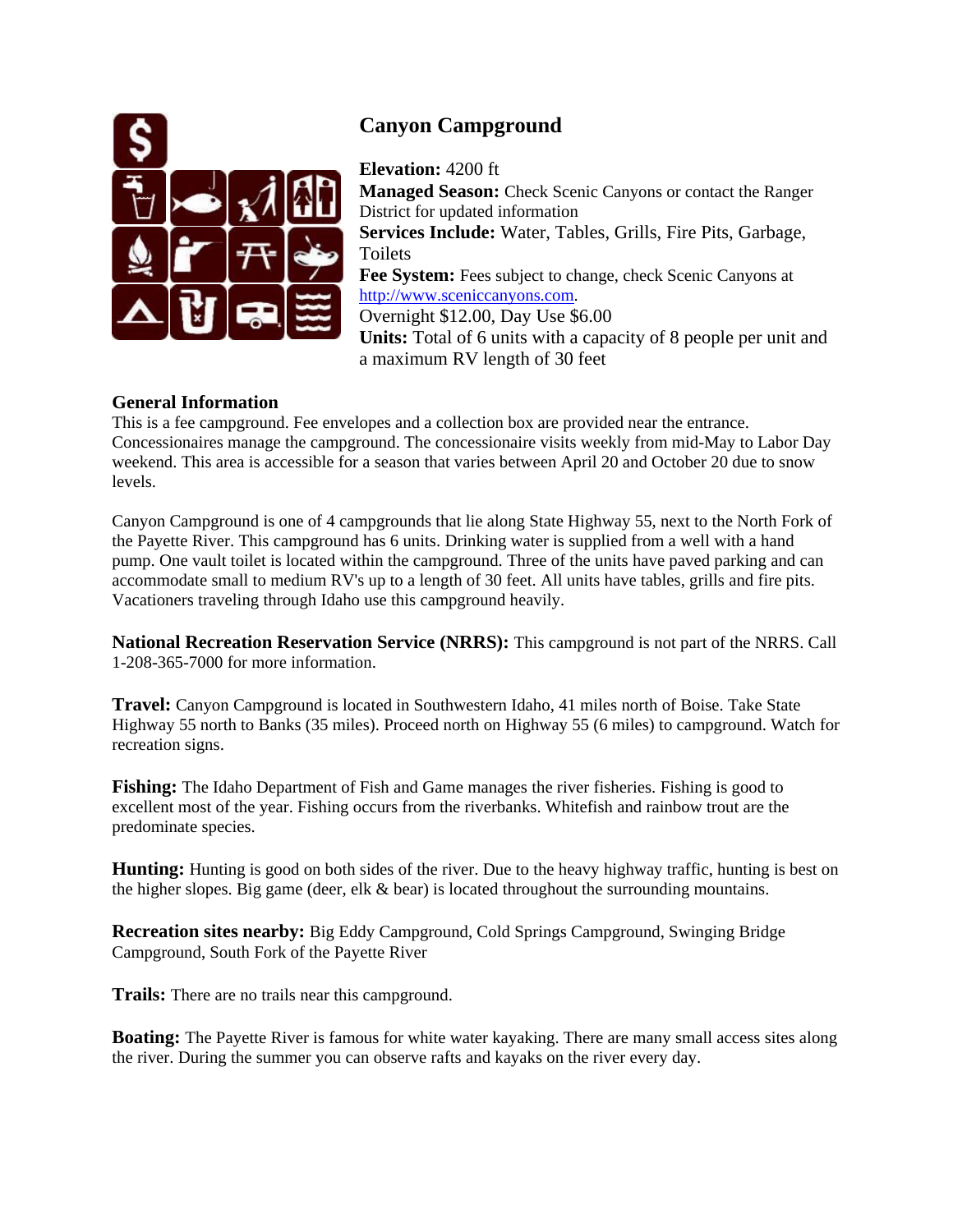Banks river access site is located 8 miles south on the highway. This site has been developed for this sport. It is also the mouth of the South Fork of the Payette River and the location of the Banks Store and Cafe.

**Site Seeing:** The area is in high, forested mountains along the North Fork of the Payette River. Highway 55 is a State Scenic Byway.